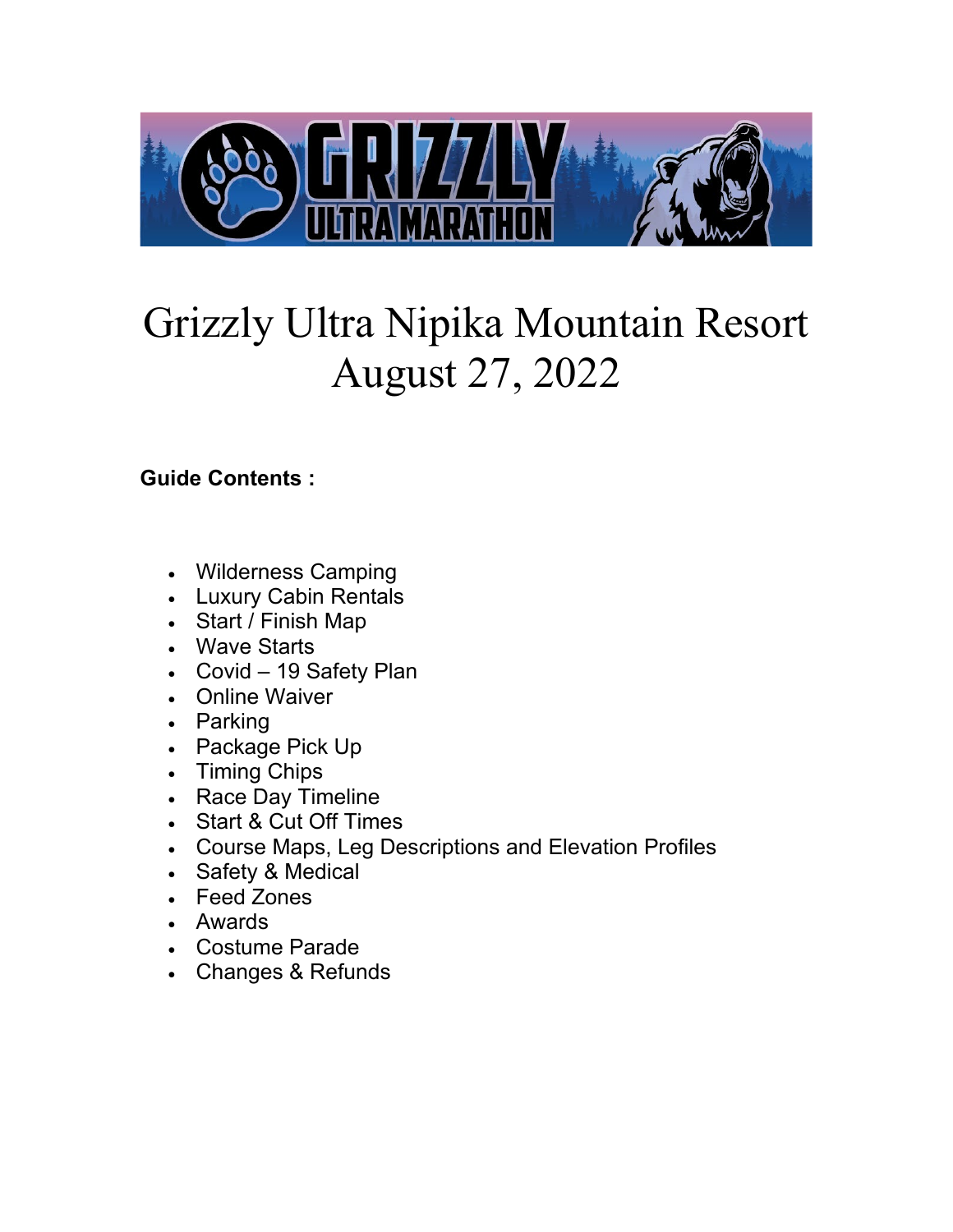## **Wilderness Camping & Luxury Log Cabins**

Wilderness camping will be available at the Nipika Meadow on a first come first served basis. Porta Potties will be provided but no other hook ups or shower facilities will be available. Open wood fires are strictly prohibited. Carefully monitored, self-contained, propane fires are acceptable. Camp fees will be collected upon arrival by a Nipika Camp Host. Fees are collected per tent / trailer. \$30 for 1 night or \$50 for 2 nights. Event camp sites are available for the nights of Friday, Aug 26 or Saturday, Aug 27 only.

Luxury Log Cabins are available by advance booking only. Please follow this link <https://nipika.com/nipika-mountain-resort-accommodation/> for more information and booking.



## **Additional Accommodation Options**

The town of Radium Hot Springs offers dozens of hotel and motel options to suit all tastes and budgets. Radium is a 35 minute drive from Nipika Resort and has all essential services including gas, groceries, restaurants and coffee shops.

## **Start / Finish Map**

Our start / finish area will be relocated to the Nipika Barn / Day Lodge. Map coming soon.

#### **Wave Starts**

To reduce crowding at race start we will have a dedicated runner staging area which will provide a large area for social distancing. Runners will be called from the staging area to the start line in waves by the first letter of their first name. The event is chip timed. Your start time will be recorded only when you cross the start line. We anticipate it will take no more than 10 minutes to get everyone across the start line. Solo runners who are concerned about making our cut off time (must finish Leg 4 by 4 pm) may start in the first wave at 10:00 am.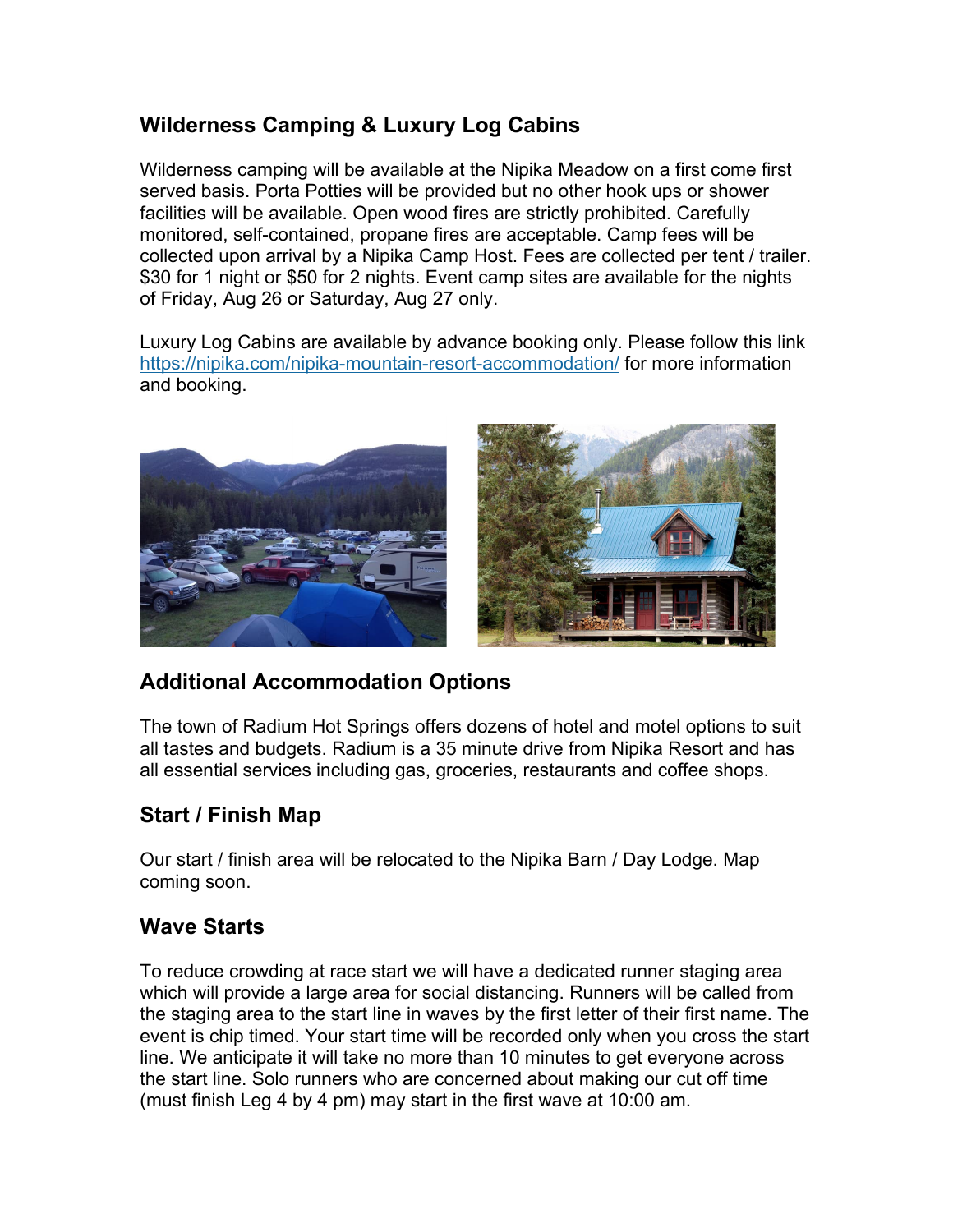#### **Covid 19 – Safety Plan**

The health and safety of all individuals in the event is a priority. Modifications and new procedures are in place to reduce the risks to all individuals involved with the event and provide a safe return to racing. Fortunately, case studies have shown that the risk of COVID- 19 transmission at an outdoor sporting event is extremely low. Regardless, the event has developed strong COVID-19 safety guidelines and operating principles in alignment with sport/industry standards, provincial health recommendations, and other events that have safely relaunched.

For more information click the Covid Safety Plan link on the event webpage.

## **Online Waiver**

Our electronic waiver must completed by all runners in advance of race day. The waiver will include our important Covid safety plan guidelines. The waiver link will be posted to the event webpage 2 weeks prior to event day. There is no need to print the waiver and bring to the event.

## **Parking**

Free parking is available at Nipika Mountain Resort. For those picking race packages up on race morning, be sure to arrive no later than 8:30 a.m. in order to beat the rush. Please follow the directions of our parking staff upon arrival.

## **Advance Race Bib and Hoodie / Toque Pick Up**

Team captains (only) are responsible for picking up all items for the entire team. This will help reduce crowding and is an important part of our comprehensive Covid Safety Plan. All solo and team runners will have their choice of a hoodie OR one size fits all toque. Team captains please bring hoodie sizing info with you. We do not collect sizes in advance of event day.

Advance race bib and toque or hoodie pick up is highly recommended. More information coming soon. Team race packages will be filed under **Team Captain Last Name.**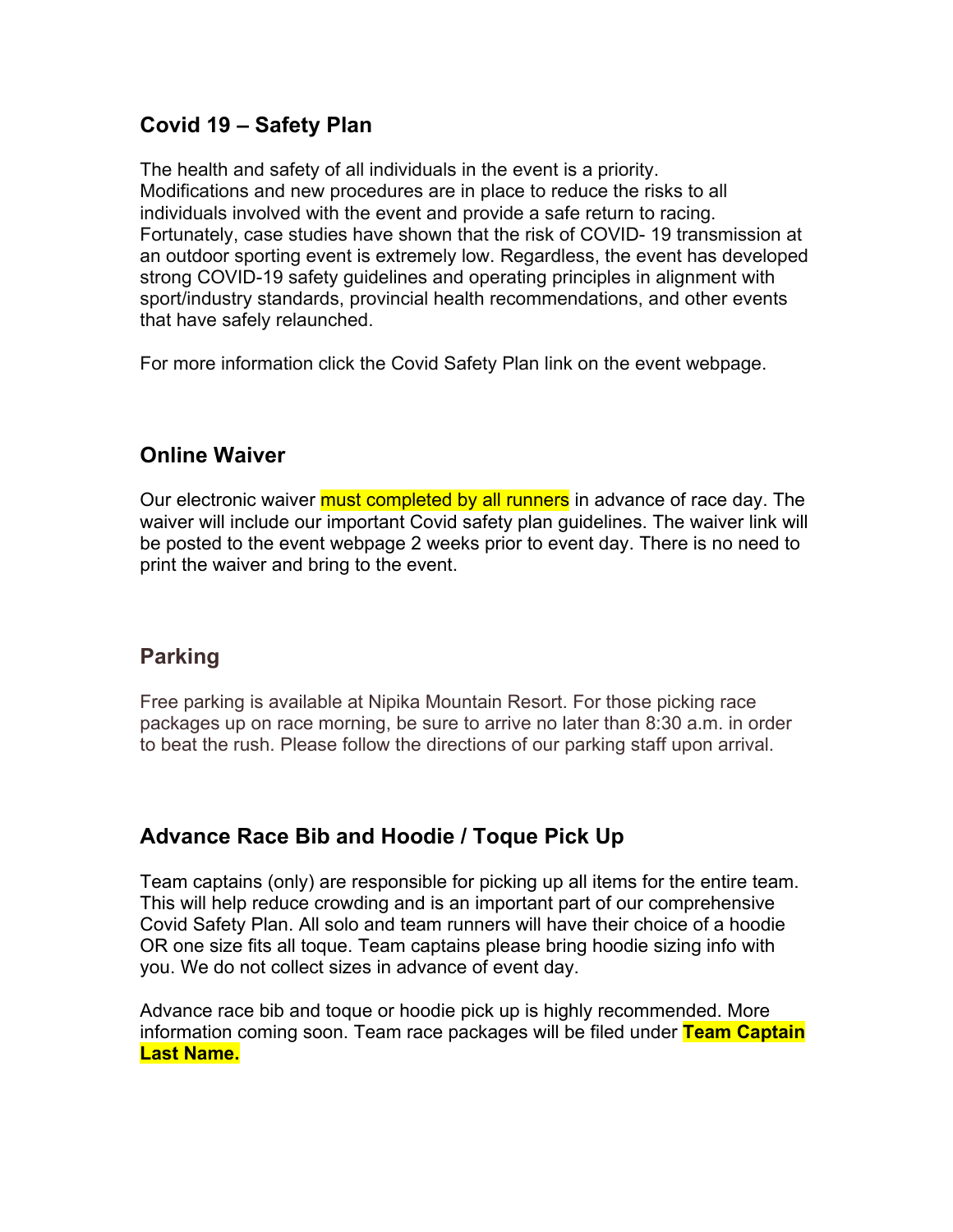## **Race Morning Package Pickup**

Race Morning Package Pick Up is also available but not recommended. Race day packages will be available from 7 a.m. until 9 a.m. at the **Nipika Day Lodge.** Please **arrive no later than 08:30 a.m.** if you plan to pick up on race morning. Team race packages will be filed under Team Captain Last Name.

## **Timing Chips**

#### **Must be picked up by all solo racers and team captains. Only 1 chip per team which is handed off to the next runner after the completion of each Leg.**

Chips are available for pick up at the day lodge on event morning only from 07:00 until 09:00. Please be very careful not to loose your timing chip. They are a \$60 value !! Chips must be returned at the finish line.

# **Race Day Timeline Saturday, August 27, 2022**

- **07:00 09:00 Late Race Package Pick Up** Nipika Day Lodge
- **07:00 09:00 Timing Chip Pick Up** Day Lodge
- **09:15 Costume Parade** Day Lodge
- **09:30 Pre Race Briefing** Day Lodge
- **08:50 Singing Of Our National Anthem**
- **09:00 Staggered Wave Race Start**

**15:00 – Awards** - Day Lodge - presented to top age group and overall finishers. You must be present to accept your awards. We are unable to mail out post event. Subject to the majority of podium winners having finished by this time. We appreciate your patience with the exact timing of awards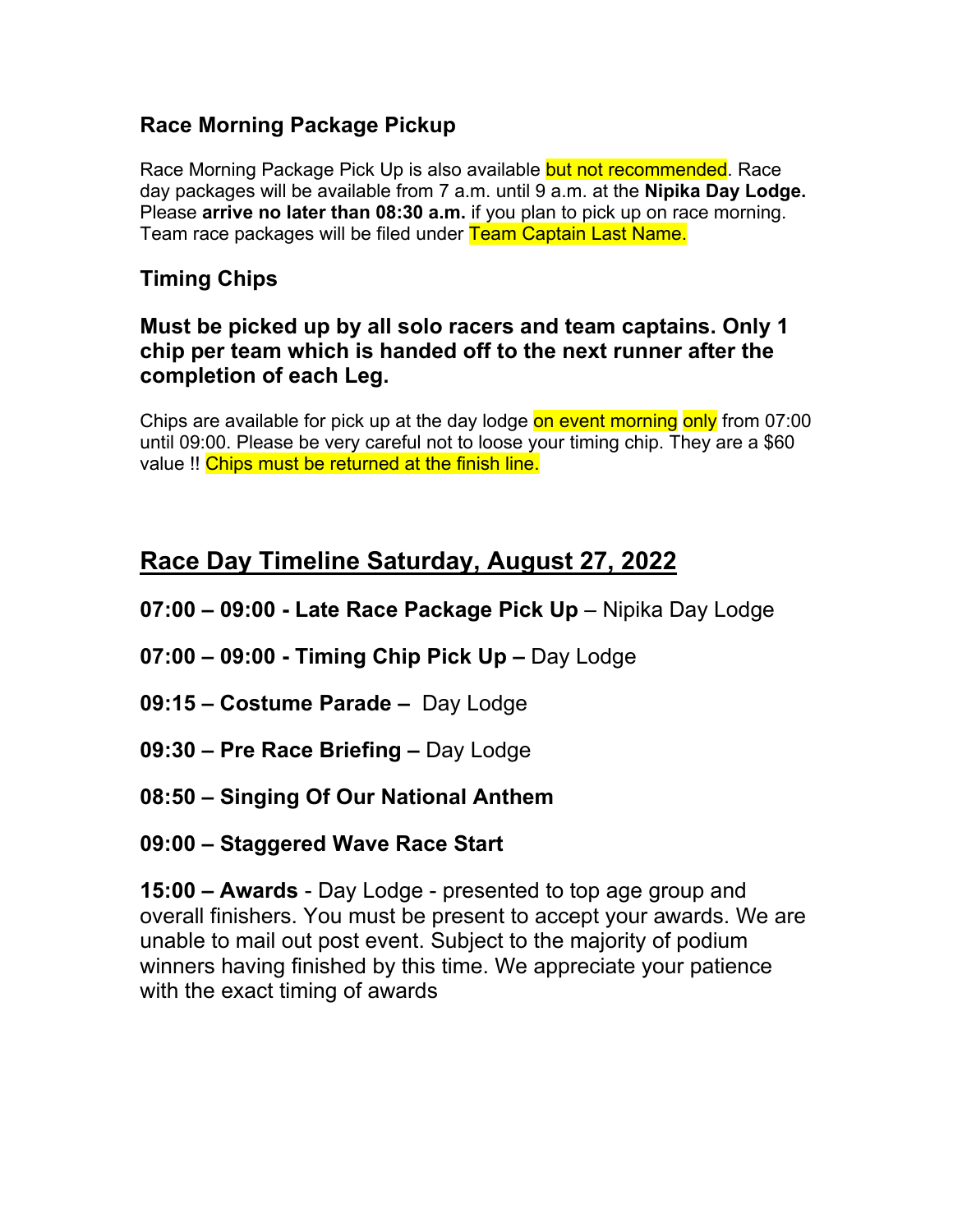#### **Start & Cut Off Times**

Cut off time for all team and solo runners will be 8 hours. Runners must complete Leg 4 by 5 p.m. in order to be allowed to continue.

#### **Course Maps**

A link to course maps, descriptions, and elevation profiles is posted on the event webpage.

Our Grizzly Ultra Marathon & Relay is comprised of 5 individual legs which all start and finish at the Nipika Barn. The total distance is 50km.

Each leg has been graded for difficulty by adding the elevation gain to the distance to arrive at a Grizzly Claw Rating. With individual legs rated for all abilities our Ultra Marathon makes for the perfect team event. Nipika's barn serves as a sweet base camp from which to cheer on your team-mates.

#### **Safety & Medical**

Our medical base station will be located at the start / finish area. We will have a team of sweepers on course for each leg; they will be equipped with radio communications to our emergency medical team.

#### **Runner Feed Zones**

Water and Sports Drink will be available in the start / finish area. Additional Aid Stations will be provided at multiple locations throughout the race course, more info coming soon.

#### **Grizzly Events Go Cup-less for 2021 and beyond….**

In accordance with our Covid 19 safety plan we will not be providing cups at the event. Please bring your own re-fillable water containers.

#### **Littering On Course**

Littering on course is strictly prohibited. Any athletes found to be littering will be subject to immediate disqualification. This includes gel and/or energy bar wrappers. It's definitely not OK to leave any garbage at our course markers on trails.